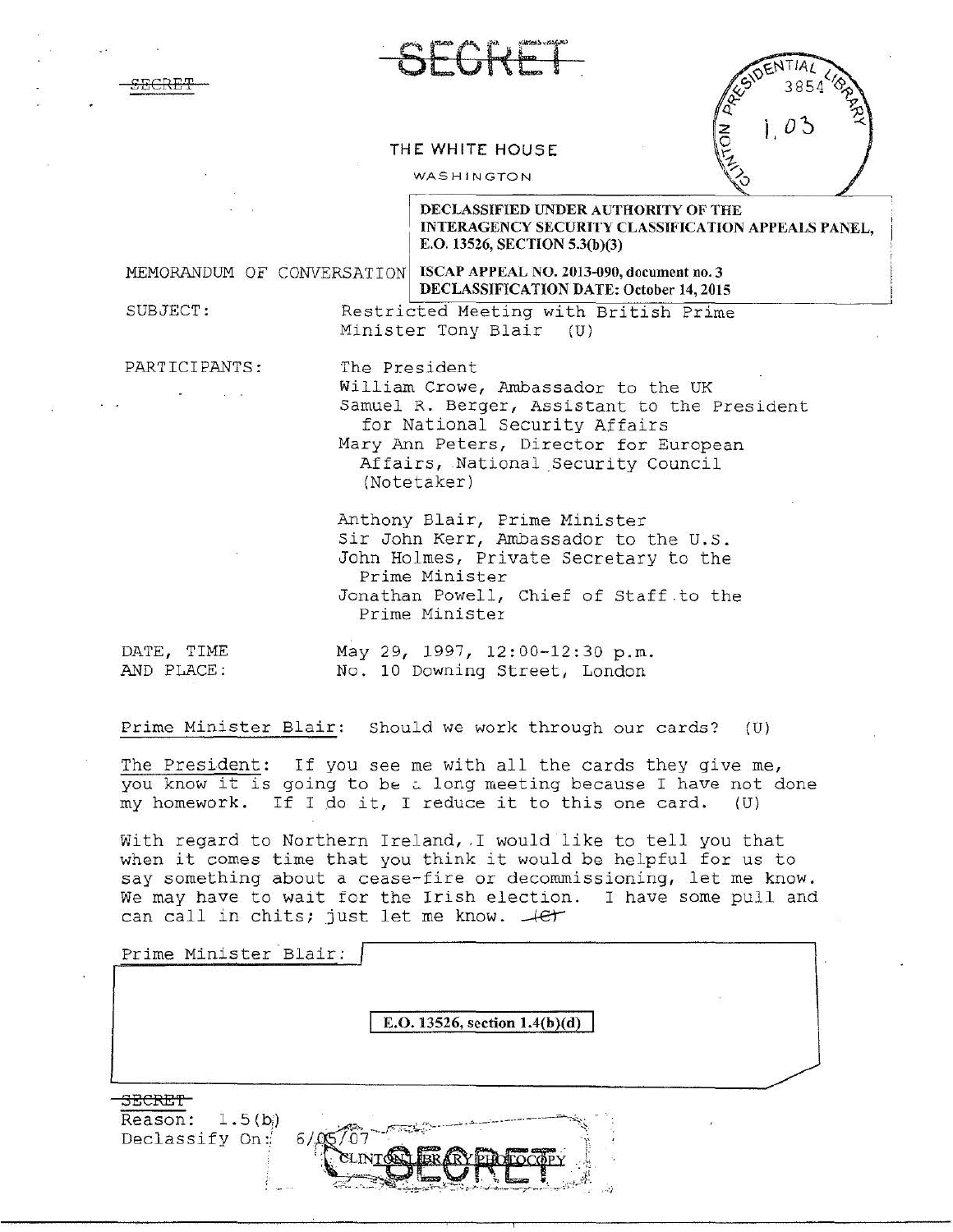| SEGRET                                                                                                                                                                      |  |  |  |  |
|-----------------------------------------------------------------------------------------------------------------------------------------------------------------------------|--|--|--|--|
| E.O. 13526, section 1.4(b)(d)                                                                                                                                               |  |  |  |  |
| The President: I will think about the parade problem.<br>The<br>conflict reminds me of the Middle East. Do you have a resolution<br>in mind? $#er$                          |  |  |  |  |
| Prime Minister Blair:<br>E.O. 13526, section 1.4(b)(d)<br>æ,                                                                                                                |  |  |  |  |
| The President:<br>One problem is that the people are farther along<br>than the leaders. For people like Sinn Fein and Ian Paisley, the<br>conflict is their whole life. Jet |  |  |  |  |
| Ambassador Crowe: At Drumcree, however, all those peace-loving<br>people went indoors and shut their blinds.<br>(U)                                                         |  |  |  |  |
| The President: Those were the same people in the streets<br>cheering us $-$ -they need leadership. $+e$                                                                     |  |  |  |  |
| Prime Minister Blair:<br>E.O. 13526, section 1.4(b)(d)<br>œ                                                                                                                 |  |  |  |  |
| The President: Some of my rich yuppie friends cancelled trips to<br>Belfast to play golf. $\cancel{\varnothing}$                                                            |  |  |  |  |
| Ambassador Crowe: The President has been strongly supportive of<br>investment in Northern Ireland. (C)                                                                      |  |  |  |  |
| SECPE                                                                                                                                                                       |  |  |  |  |

 $\sim$  10